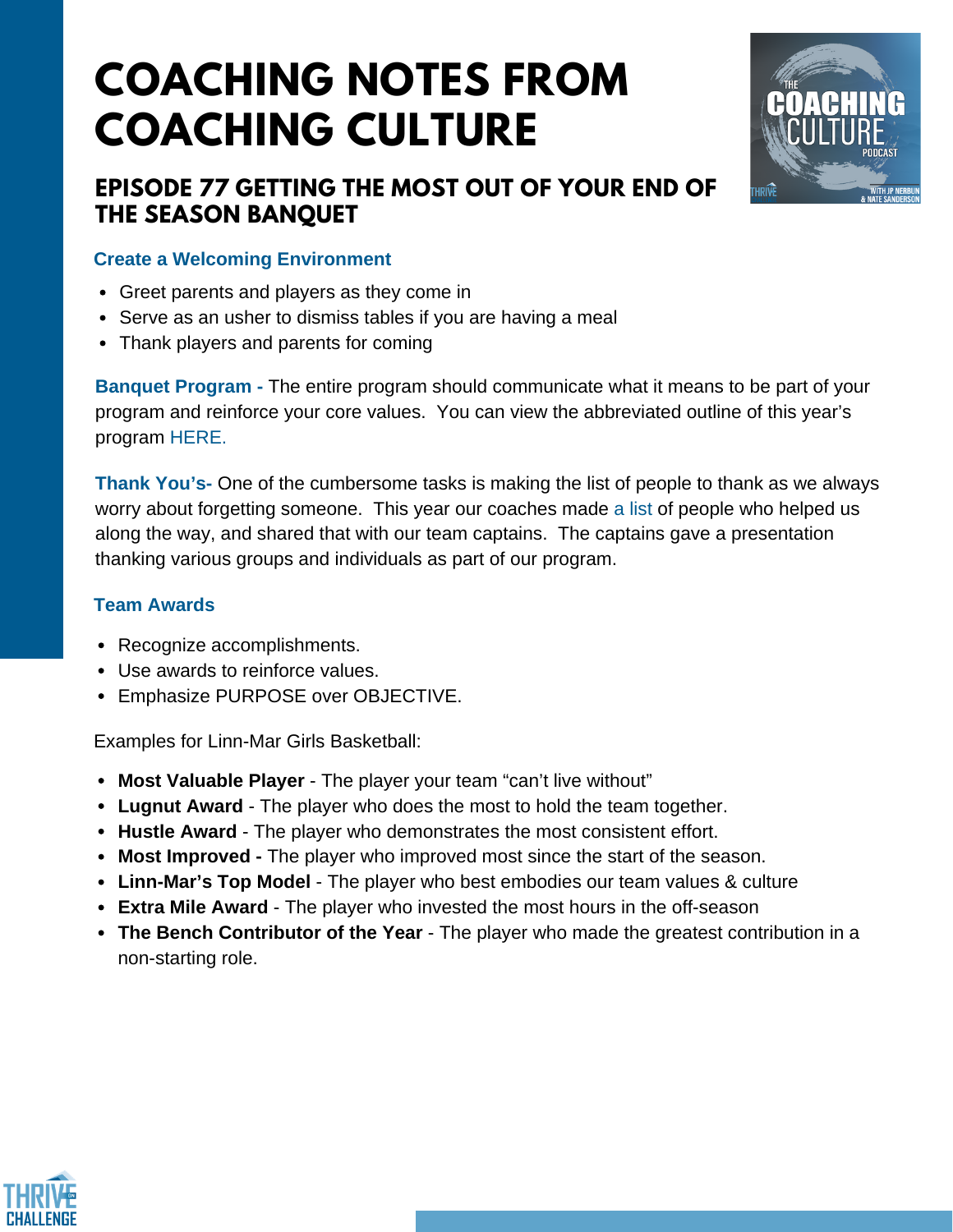# **COACHING NOTES FROM COACHING CULTURE**



### **EPISODE 77 GETTING THE MOST OUT OF YOUR END OF THE SEASON BANQUET**

#### **Award Presentations**

- Have last year's winners present the award to this year's winners. We instructed our presenters to cover three things:
	- What the award meant to you
	- A few nice things about the recipient related to the award
	- Announce the winner
	- For example, the player who won the 2018 JV Lugnut Award presented this year's JV Lugnut Award at the banquet. Seniors who won awards last year made videos to present their awards from college that were played at the banquet. You can view an example from one of our alumni [HERE.](https://www.youtube.com/watch?v=yf2vmVUk_Oc&feature=youtu.be)
- Have members of your leadership council, assistant coaches, even administrators or parent volunteers present various awards

#### **Leaving a Legacy**

- Collect photos that exemplify the experience they had as a the team. We incorporated those into the powerpoint we used during the program.
- The requisite highlight video can contain more than the best individual plays. Here's what we included this year (view our [Banquet](https://www.youtube.com/watch?v=pm0uu9bOfV8&feature=youtu.be) Video HERE)
	- Team & Individual Highlights
	- First Varsity Points
	- Team Records
	- Videos taken by our assistant coach during the year
	- Stories from our players about the season (we set up a camera during our Appreciation Day activity at the end of the year for them to share)
	- Impersonations of the Head Coach
- Have seniors write a letter to "The Player Who Will Wear My [Jersey"](https://twitter.com/LinnMarGBB/status/1103362151861940225?s=19) and read them at the banquet.
- The [Yearbook](https://docs.google.com/document/d/15eMUUOPbMRsz36FAzNmP5YllIk3dWMF180g3efjL1MU/edit) We ask our players three questions and compile their answers in a packet that is distributed to everyone at the banquet:
	- What are your favorite memories from this season?
	- What are some of the most significant things you learned playing basketball this year?
	- What advice would you give to future Linn-Mar girls basketball players?